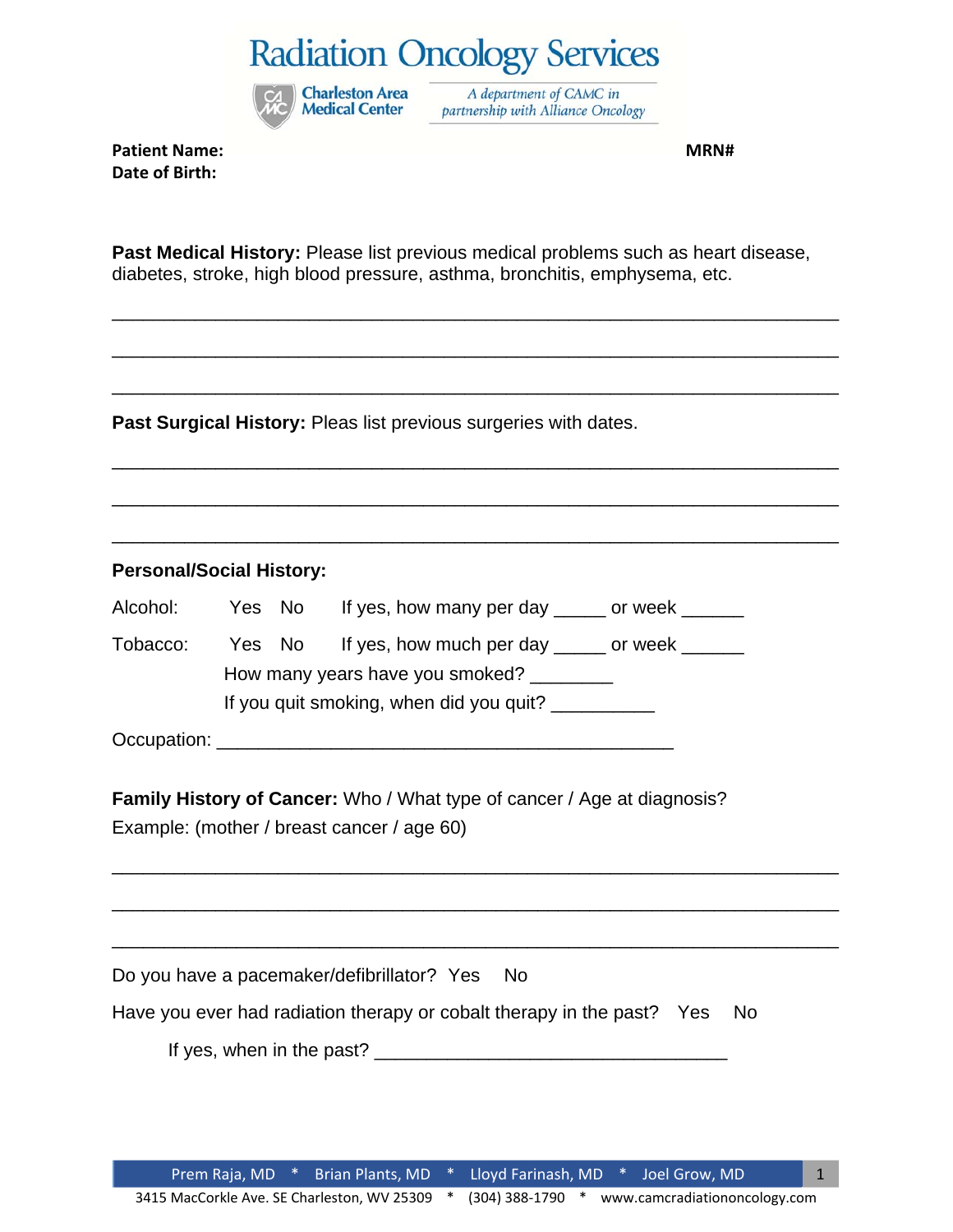**Charleston Area**<br>**Medical Center** 

A department of CAMC in partnership with Alliance Oncology

#### **Patient Name: MRN# Date of Birth:**

|                                                                         |                    |                |   |           | Have you ever had chemotherapy? Yes          |   | <b>No</b>      |   |   |                                                                                                                       |           |  |
|-------------------------------------------------------------------------|--------------------|----------------|---|-----------|----------------------------------------------|---|----------------|---|---|-----------------------------------------------------------------------------------------------------------------------|-----------|--|
|                                                                         |                    |                |   |           |                                              |   |                |   |   |                                                                                                                       |           |  |
| Do you have an autoimmune disease (Rheumatoid, Lupus, etc)?             |                    |                |   |           |                                              |   |                |   |   | Yes                                                                                                                   | <b>No</b> |  |
| Do you have any infectious disease (Tuberculosis, HIV, Hepatitis, etc)? |                    |                |   |           |                                              |   |                |   |   | Yes                                                                                                                   | <b>No</b> |  |
| Have you ever had x-ray treatment to your neck, thyroid, or tonsils?    |                    |                |   |           |                                              |   |                |   |   | Yes                                                                                                                   | <b>No</b> |  |
|                                                                         |                    |                |   |           |                                              |   |                |   |   |                                                                                                                       |           |  |
|                                                                         | <b>PAIN SCORE:</b> |                |   |           |                                              |   |                |   |   |                                                                                                                       |           |  |
| today?                                                                  |                    |                |   |           |                                              |   |                |   |   | On a scale of $0 - 10$ (0= no pain, 10 = severe, worst pain ever), what is your pain                                  |           |  |
| Circle one:                                                             |                    |                |   |           |                                              |   |                |   |   |                                                                                                                       |           |  |
| <b>None</b>                                                             |                    | Mild           |   |           | Moderate                                     |   | Severe         |   |   | <b>Worst Ever</b>                                                                                                     |           |  |
| $\Omega$                                                                | 1                  | $\overline{2}$ | 3 | $4 \quad$ | 5                                            | 6 | $\overline{7}$ | 8 | 9 | 10                                                                                                                    |           |  |
|                                                                         |                    |                |   |           | Allergies: Please list all medical allergies |   |                |   |   |                                                                                                                       |           |  |
|                                                                         |                    |                |   |           | Are you allergic to IV Contrast Dye? Yes     |   | No.            |   |   | <u> 1989 - Johann Harry Harry Harry Harry Harry Harry Harry Harry Harry Harry Harry Harry Harry Harry Harry Harry</u> |           |  |
| list                                                                    |                    |                |   |           |                                              |   |                |   |   | Medications: Please list all medications you are currently taking or attach a separate                                |           |  |
|                                                                         |                    |                |   |           |                                              |   |                |   |   |                                                                                                                       |           |  |
|                                                                         |                    |                |   |           |                                              |   |                |   |   |                                                                                                                       |           |  |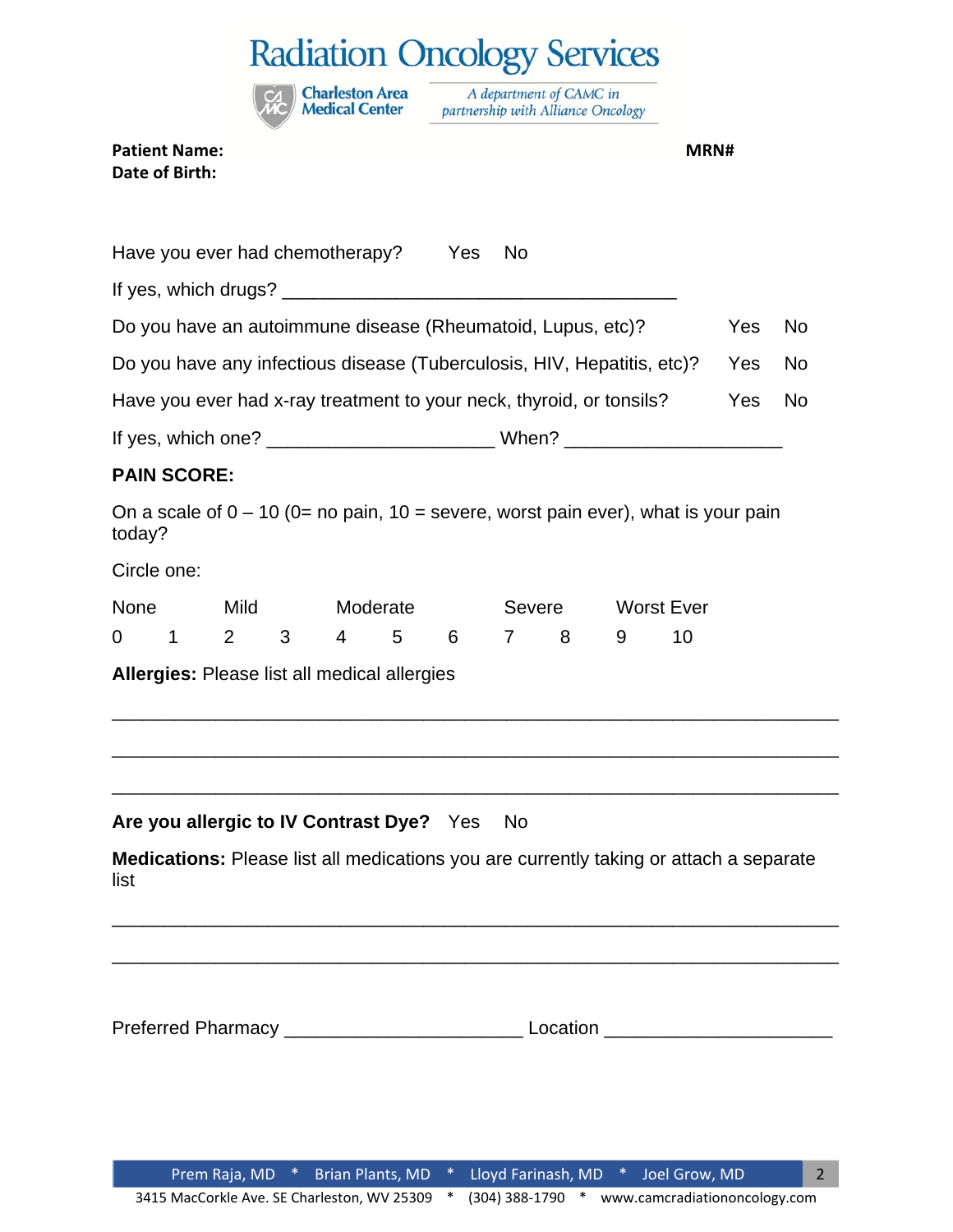

A department of CAMC in partnership with Alliance Oncology

**Patient Name: MRN# Date of Birth:**

**Females Patients Only** 

### **Pregnancy Screening**

*\*\*\*It is very important for your radiation physician to be aware if you are or if there is a possibility you could be pregnant before or during your radiation therapy.* 

For all females of reproductive age (post menarche to menopause e.g. ages 12-55)

What was the first day of your last complete menstrual period?

Month \_\_\_\_\_\_\_\_\_\_ Day \_\_\_\_\_\_\_\_\_\_ Year \_\_\_\_\_\_\_\_\_\_\_

Do you currently practice any form of birth control?

Yes \_\_\_\_\_\_\_\_ No \_\_\_\_\_\_\_

**I have** / **have not** (circle one) had surgery that will prevent pregnancy.

If surgery: Type \_\_\_\_\_\_\_\_\_\_\_\_\_\_\_\_\_\_\_\_\_\_\_\_\_\_\_\_\_\_\_\_\_\_ Date\_\_\_\_\_\_\_\_\_\_\_\_

I understand that women who are pregnant should be counseled regarding risks to the fetus/baby from exposure to radiation and those women of childbearing potential should have a pregnancy test before commencing radiation treatments if there is any chance that you may be pregnant.

To the best of your knowledge, are you pregnant (or is there any chance you could be)?

Yes \_\_\_\_\_\_\_\_\_\_ No \_\_\_\_\_\_\_\_\_\_ Possibly \_\_\_\_\_\_\_\_\_\_

Patient/Guardian Signature **Example 2018** Date:

| For office use only:                                                  |                     |  |  |  |  |  |  |
|-----------------------------------------------------------------------|---------------------|--|--|--|--|--|--|
| Pregnancy Test required (per department guideline)? Yes ____<br>/No 7 |                     |  |  |  |  |  |  |
| If yes:                                                               |                     |  |  |  |  |  |  |
| Consent to test from:                                                 | Patient<br>Guardian |  |  |  |  |  |  |
| Date test performed:                                                  |                     |  |  |  |  |  |  |
| Type of Test:                                                         |                     |  |  |  |  |  |  |
| Results:<br><b>Negative</b>                                           | <b>Positive</b>     |  |  |  |  |  |  |